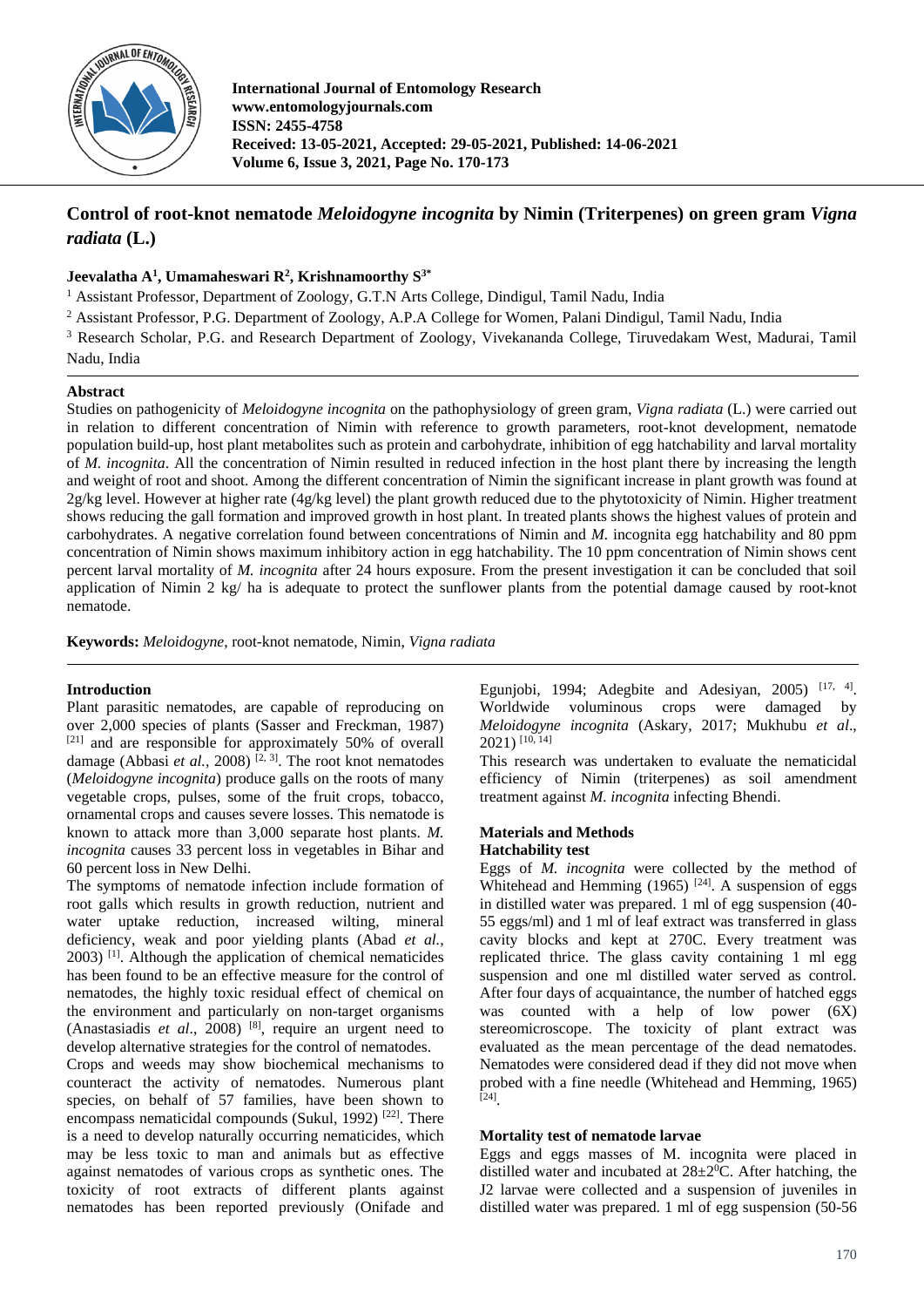juveniles/ml) and one ml of root extract for each plant were transferred into different glass cavity blocks and kept at 27<sup>0</sup>C. Every treatment was replicated thrice. The glass block containing 1 ml distilled water served as control. Percentage mortality was calculated after 12, 24 and 48 hours of exposure, the number of killed juveniles was counted with low power (6X) stereomicroscope. The toxicity of root extract was evaluated based on the mean percentage of the dead nematodes. Nematodes were considered dead if they did not move when probed with a fine needle. (Whitehead and Hemming, 1965)<sup>[24]</sup>.

## **Preparation of Nimin coated soil**

1000 gms of sterilized sand soil mixture was taken in an enamel tray to which 0.5, 1.2, 4gm of Nimin was added separately and mixed. Throughly and the Nimin soil mixture was kept in polythene bags.

## **Seedling Propagation**

Seeds of green gram were surface sterilized with 0.1% mercuric chloride (wt/v) and then washed with distilled water. Fine surface sterilized seeds of green gram were sour in 15 cm polythene bags containing 1 kg of sand soil mixture and also in Nimin (different concentration) coated soil mixture. One week after germination, the seedlings were thinned to one seedling per pot. The pots were watered at regular interval.

### **Source of inoculum:** naturally infected *Acalypha indica*

Standard procedures were followed for estimation of protein, chlorophyll content, and total phenols. Results obtained in the present studies were subjected to the S.D and ANOVA statistical analysis.

### **Results and Discussion**

The plants were uprooted after 35 days period of infection, it was found that there was considerable reduction in plant growth characters when compared to uninfected control plants. Such reduction in shoot length was 23.15%; in root length 13.57%; shoot dry weight 30 %; root dry weight 30%. Amendment application of Nimin boosted the plants growth and even the increment in growth commenced at 0.5g/Kg treatment and increment progressively increased as the concentration of Nimin increase from 0.5g to 2g of host plants (Table.1).

Impact of different concentration of Nimin on root-knot development (galls), root nodules, root branches and leaf numbers with the increase of concentration of Nimin there was decrease in root galls in host plant. Statistical analysis of C.D. revealed that the numbers of galls were significantly reduced by all the concentration of Nimin. It was found that 37% reduction occurred when compared to unifected root. Except the  $T_4$  treatment all the other treatments of Nimin significantly increase the number of leaves and the numbers of root branches. The quantity of protein and carbohydrate of shoot tissue of uninfected, infected and infected treated plants were analysed. The increase of 38% in protein 26% in carbohydrate was found when compared with uninfected plants (Table.2).

Asif *et al.*,  $(2017)$  <sup>[9]</sup>, observed that there was a plodding decrease in egg hatching with an increase in the concentration of aqueous extracts of weeds. *A. aspera, S. xanthocarpum* and *A. spinosus* were found to be most effective in reducing egghatching and increase in mortality

of J2 juveniles of M. incognita. It seems to be the efficacy of treatments improved with increase in their concentration and exposure period. Hatching of larvae and juvenile mortality were sturdily influenced by concentration of botanical extract.

The inhibitory effect of different concentration of Nimin shows that linear relationship between the egg hatch and concentration of Nimin maximum inhibition (74.31%) of larval emergence was observed at 50 ppm and the minimum of (42.11%) at 10 ppm over check (Table. 3). A significant negative correlation between the concentration of Nimin and the number of larvae emerged. Similar report observed in Mohanapriya et al, (2019)<sup>[15]</sup>, that humic acid granules inhibit the egg hatching at 1% concentration after 24 hrs which showed the highest inhibition of hatching over control. Among the oil cakes, neem oil cake recorded the highest inhibition at 100% concentration after 24 hrs. In mortality test, humic acid liquid formulation (1% concentrations) at 72 hrs recorded 100% mortality, in neem oil cake at 100% concentration after 96 hrs showed 96% mortality (Table.4). In penetration study, among the different formulation of humic acid, humic acid liquid formulation recorded the  $J_2$  penetration on  $2<sup>nd</sup>$  day after inoculation and only 6% of nematode penetrated into roots. Among the oil cakes neem oil cake recorded the J<sup>2</sup> penetration on 2 days after inoculation only 13% of nematode penetrated into roots compared to control (Premachandra, 2020) [20] .

Various neem products including neem cake, its oil and Nimin (containing neem triterpenes) as urea coating agents, and root-dip or seed treatment with neem extracts, have been found to be nematicidal against several species of parasitic nematodes attacking vegetables and legumes (Haseeb et al., 2005)<sup>[12]</sup> and banana (Musabyimana and Saxena, 1999)<sup>[16]</sup>. However, soil amendment with neem seems to be the most practical method for nematode control  $($ Alam, 1993 $)$ <sup>[6]</sup>. The roots of plants raised in neem-cake amended soil appear to undergo physiological changes that render them unsuitable for nematode penetration and development, thus inducing a certain degree of resistance in plants against nematode infestation (Alam, 1993)<sup>[6]</sup>.

Increased growth of the plant might be due to toxic effect of root-knot nematode. Many chemical compounds are known to occur in plants. Some of them like fatty acids, Phenols, Phenolic glucosides, Terpenoids, alkaloids, flavonoids, (Afzal *et al*., 2021, Krishnamoorthy *et al.,* 2014) [5, 13] .

Similar reports revealed that the presence of Nimbidan and thionemone (Alam *et al.*, 1992)<sup>[7]</sup>; Azadirachtin and Limnoid comounds (Devakumar*,* 1975) present in NOE might have been responsible for the killing of larvae of *M. incognita*. Juvenile mortality increased corresponding to an increased time of exposure. The potential of using plant extracts in controlling plant parasitic nematodes has been shown by several authors (Adegbite and Adesiyan, 2005; Opareke *et al.,* 2005; Orisajo *et al.,* 2007; Abbasi *et al*., 2008, Mohanpriya *et al*., 2019) [4, 18, 19, 2, 3, 15] . Wani and Yaqub Bhat (2012)<sup>[23]</sup> reported that Soil amendment with urea coated with different doses viz., 0.02g, 0.04g and 0.06g/pot of nimin and oils of neem, castor rocket-salad significantly reduced the development of the roo t-knot nematode and thereby improved plant growth and increased chlorophyll content of mung leaves at 1% and 5% level of signicicance.

From these findings, it may be conclude that *M. incognita*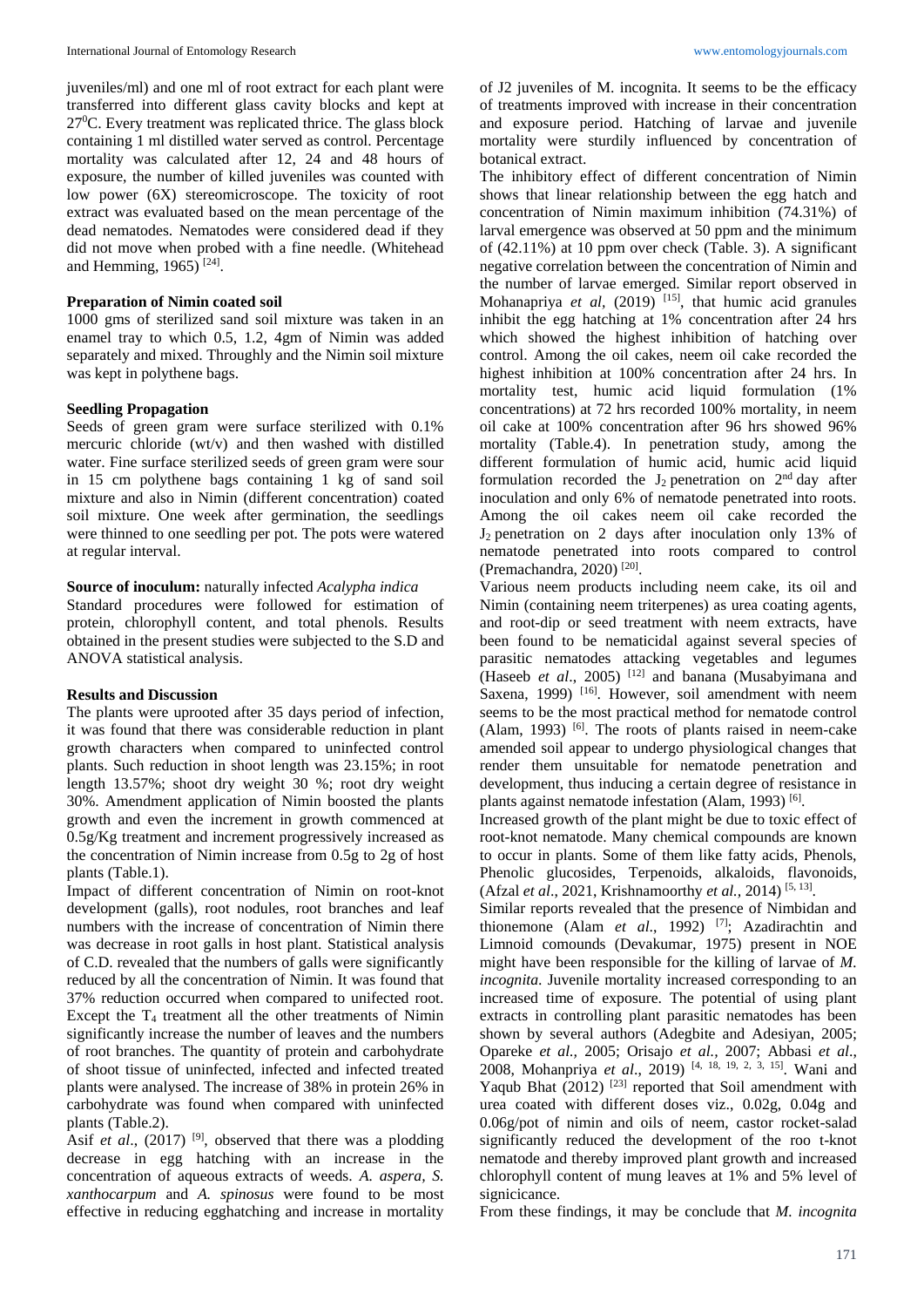resulted in the disturbance of metabolism of protein and phenol as well as chloroplast pigments in infected plants of tomato.

application of Nimin 2 Kg/ha is adequate to protect the host plant from damage due to *M. incognita*. In view of low cost of application and non pollutary effects it is hoped that vegetable oil extracts will be further tested and used as effective protectants against nematode infection.

#### **Conclusion**

From the present experiment it can be concluded that soil

**Table 1:** Influence of different concentration of Nimin on the growth characteristics of Green gram infected with Root-knot nematode *Meloidogyne incognita*.

| Nimin treatment $(g)$                            | length (cm)      |                               | Fresh weight $(g)$ |                 | Dry weight $(g)$ |                 |
|--------------------------------------------------|------------------|-------------------------------|--------------------|-----------------|------------------|-----------------|
|                                                  | Shoot            | Root                          | Shoot              | Root            | <b>Shoot</b>     | Root            |
| Un infected                                      | $20.30 \pm 0.66$ | $28.00 \pm 0.96$              | $2.42 \pm 0.18$    | $0.98 \pm 0.02$ | $1.20 \pm 0.15$  | $0.30 \pm 0.03$ |
|                                                  | $15.60 \pm 1.48$ | $24.20 \pm 0.78$              | $2.30 \pm 0.26$    | $0.72 \pm 0.02$ | $0.84 + 0.06$    | $0.21 \pm 0.01$ |
| 0.5                                              | $18.83 \pm 1.15$ | $28.00+0.85$                  | $3.22+0.26$        | $0.97 \pm 0.03$ | $1.01 \pm 0.09$  | $0.28 \pm 0.01$ |
| 1.0                                              | $23.00+0.42$     | $31.33 \pm 0.86$              | $4.58 \pm 0.28$    | $1.28 \pm 0.12$ | $1.66 \pm 0.06$  | $0.39 \pm 0.02$ |
| 2.0                                              | $25.00+1.08$     | $33.17 + 0.47$                | $5.17 \pm 0.56$    | $1.49 + 0.24$   | $1.88 + 0.12$    | $0.42 + 0.04$   |
| 4.0                                              | $16.00 \pm 0.86$ | $24.00 \pm 0.26$              | $3.04 \pm 0.13$    | $0.82 \pm 0.03$ | $0.84 \pm 0.03$  | $0.26 \pm 0.02$ |
| C.D. at $5\%$                                    | 1.335            | 2.386                         | 0.474              | 0.354           | 0.972            | 0.055           |
| $C.D.$ at $1\%$<br>- - -<br>$\sim$ $\sim$ $\sim$ | 1.899            | 3.393<br>$\sim$ $\sim$ $\sim$ | 0.674              | 0.504           | 1.380            | 0.078           |

Each value (Mean  $\pm$  SD) represents an average performance of 5 observations.

**Table 2:** Influence of different concentration of Nimin on No. of leaves, No. of branches of Root, No. of Galls and No. of Branches of Galls of Green gram.

| Nimin Treatment (g) | No. of leaves    | No. of branches of root | No. of galls     | No. of branches of galls |
|---------------------|------------------|-------------------------|------------------|--------------------------|
| Un infected         | $12.00 \pm 1.73$ | $18.33 \pm 3.00$        |                  |                          |
|                     | $7.67 \pm 1.00$  | $14.00 \pm 1.53$        | $22.00 \pm 3.00$ | $13.00 \pm 1.15$         |
| 0.5                 | $9.33 \pm 1.00$  | $16.67 \pm 2.00$        | $11.00 \pm 1.52$ | $4.66 \pm 1.00$          |
| 1.0                 | $13.66 \pm 3.20$ | $27.33 \pm 2.65$        | $9.00 \pm 2.65$  | $5.00 \pm 1.53$          |
| 2.0                 | $16.33 \pm 2.50$ | $32.33 + 2.52$          | $5.00 \pm 0.58$  | $2.67 \pm 1.15$          |
| 4.0                 | $10.00 + 1.73$   | $14.67 \pm 0.57$        | $4.00 \pm 1.53$  | $2.33 \pm 0.58$          |
| $C.D$ at 5%         | 23.35            |                         | 71.63            | 11.05                    |
| $C.D$ at $1\%$      | 33.21            |                         | 101.89           | 15.65                    |

Each value (Mean  $\pm$  SD) represents an average performance of 5 observations.

**Table 3:** Cumulative emergence, Percent emergence (overcheck) and Percent reduction in emergence of *Meloidogyne incognita* as influenced by different concentration of Nimin.

| <b>Concentration</b> (ppm)                                  | Mean cumulative emergence |                             | <b>Percent emergence over check (%) Percent Reduction of emergence over check (%)</b> |
|-------------------------------------------------------------|---------------------------|-----------------------------|---------------------------------------------------------------------------------------|
| Distilled water                                             |                           |                             |                                                                                       |
|                                                             | $70.6 \pm 1.15$           | 74.31                       | 25.69                                                                                 |
| 20                                                          | $60.3 \pm 0.58$           | 63.47                       | 36.53                                                                                 |
| 40                                                          | $50.6 \pm 0.58$           | 53.26                       | 46.74                                                                                 |
| 80                                                          | $40.0 + 0$                | 42.11                       | 58.00                                                                                 |
| $\mathbf{r}$ $\mathbf{r}$<br>$\sim$ $\sim$ $\sim$<br>$\sim$ |                           | $\sim$ $\sim$ $\sim$ $\sim$ |                                                                                       |

Each value (Mean  $\pm$  SD) represents an average performance of 5 observations.

**Table 4:** Influence of different concentration of Nimin on Rootknot nematode *Meloidogyne incognita*.

| <b>Treatment</b> (ppm) | $(\%)$ Mean percent mortality                   |                      |          |          |  |
|------------------------|-------------------------------------------------|----------------------|----------|----------|--|
|                        | 6 hours                                         | 12 hours $\parallel$ | 18 hours | 24 hours |  |
| 10                     | $11.0 \pm 1.00$ 35.6 $\pm$ 1.15 72.6 $\pm$ 1.53 |                      |          | 100%     |  |
| 20                     | $17.3 \pm 0.58$ 50.0 $\pm$ 1.00 80.3 $\pm$ 1.53 |                      |          | 100%     |  |
| 40                     | $21.3 \pm 1.53$ 57.3 $\pm$ 1.15                 |                      | 100%     |          |  |
| 80                     | $49.0 \pm 1.00$                                 | 100%                 |          |          |  |

Each value (Mean  $\pm$  SD) represents an average performance of 5 observations.

### **References**

- 1. Abad P, Favery B, Rosso M, Castagnone-Sereno P. Root-knot nematode parasitism and host response: molecular basis of a sophisticated interaction. Molecular Plant Pathology,2003:4(4):217-224.
- 2. Abbasi WM, Ahmed N, Zaki JM, Shaukat SS. Effect of Barleria acanthoides Vahl. on root-knot nematode infection and growth of infected okra and brinjal plants. Pakistan Journal of Botany,2008:40(5):2193-2198.
- 3. Abbasi WM, Ahmed N, Zaki N, Shaukat SS. Effect of

Barleria acanthoides Vahl. On root-knot nematode infection and growth of infected okra and brinjal plants. Pak J Bot,2008:40(5):2193-2198.

- 4. Adegbite AA, Adesiyan SO. Root extracts of plants to control root-knot Nematode on edible soybean. World Journal of Agricultural Sciences,2005:1(1):18-21.
- 5. Afzal J, Abid M, Hussain F, Abbas A. Nematicidal activity of different plants extracts against root knot nematodes. Pakistan Journal of Nematology,2021:39(1):1-7.
- 6. Alam MM. Bioactivity against phytonematodes. In: Neem Research and Development. (Eds.): N.S. Randhawaand B.S. Parmar. Society of Pesticide Science, New Delhi, India, 1993, 123-143.
- 7. Alam MM, Masood A, Husain SI. Effect of margosa and marigold root-exduates on mortality and larval hatch of certain nematodes. Pak Journ of Nematol,1992:8:42-46.
- 8. Anastasiadis IA, Giannakou IO, Prophetou-Athanasiadou DA, Gowen DA. The combined effect of the application of a biocontrol agent Paecilomyces